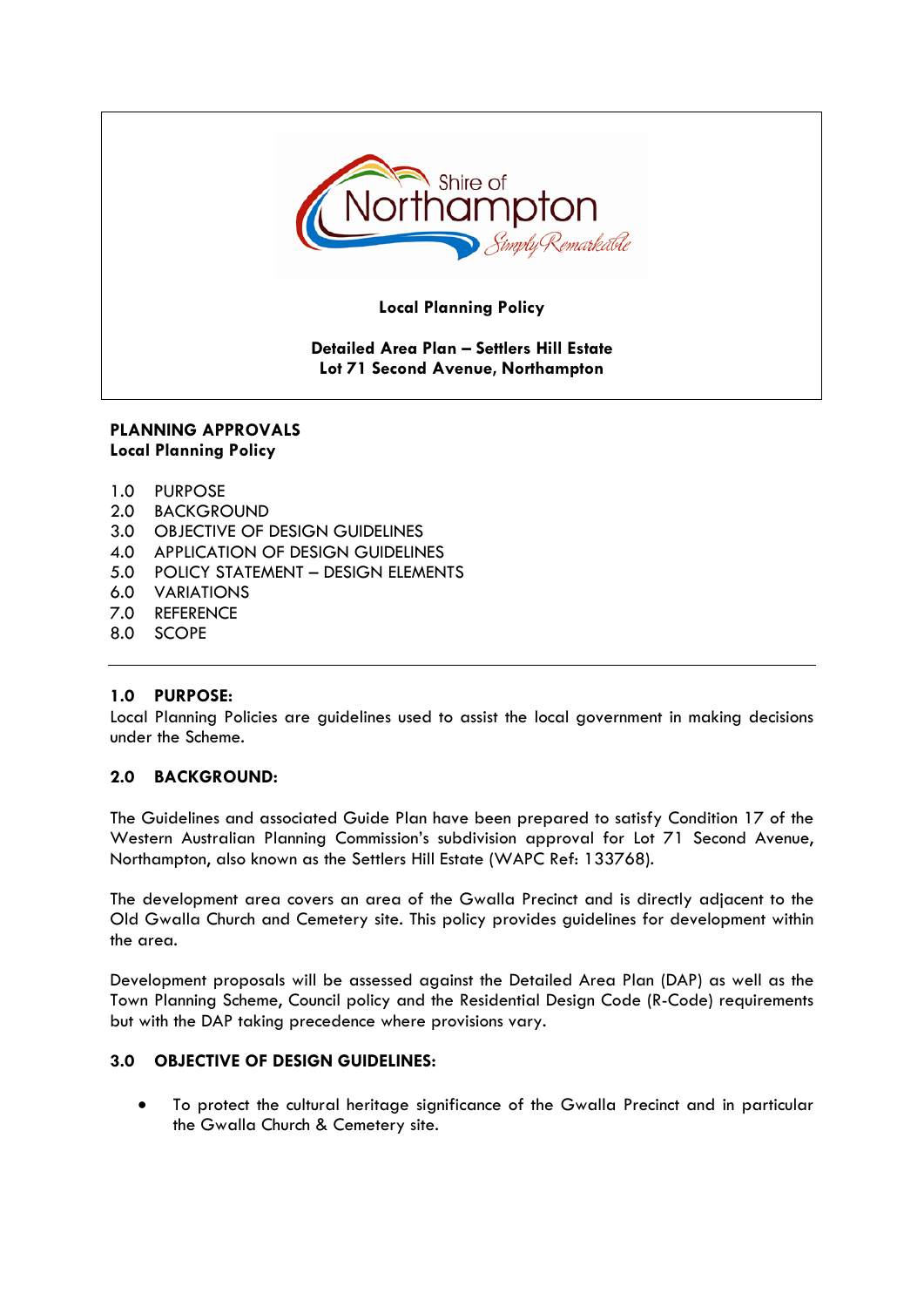- To encourage development that acknowledges the strong visual linkages to heritage precinct and rural setting in which it is located.
- To promote a coordinated approach to building design, colour palette and use of materials which references the historic built fabric of the Gwalla Precinct in particular and Northampton townsite in general.
- To identify building envelopes to maximise retention of vistas and sightlines of the Gwalla Church and Cemetery.

# **4.0 APPLICATION OF DESIGN GUIDELINES:**

- The Guidelines apply to the area subject of WAPC approval 133768 and as referenced by Landwest Plan number 06173DAP dated 05 August 2009 (refer to attached plan).
- The Guidelines are to be read in conjunction with the Detailed Area Plan, the Residential Design Codes and the relevant Scheme provisions applicable to the site.

# **5.0 POLICY STATEMENT – DESIGN ELEMENTS:**

The provisions of the Guidelines are setout in each of the following Design Elements

#### 5.1 Element 1 Building Setbacks and Orientation

- All setbacks shall be in accordance with the requirements of the Residential Design Codes Table 1 for the R5 density code, except where specifically identified on the Detailed Area Plan.
- Where lots abut Public Open Space/Drainage Reserves, outdoor living areas required under clause 3.4.2 of the Residential Design Codes shall be located to directly address Public Open Space/Drainage Reserves.
- Verandahs and porches may project up to 2m forward of the dwelling setback line

#### 5.2 Element 2 Architectural Form and Building Appearance

- For lots 505 to 509, 513 to 518, 519, 522, 527, 528, 558, 559 and 560 only, the highest point of the roof for any new building shall be no greater than 7 metres in height to protect the integrity of view corridors to Heritage Places.
- For all other lots, the roof height shall be no greater than 10 metres.
- The height measurement for buildings will be taken from the fill/building pad level, having regard for restrictions on fill level.
- Fill level no greater than 0.50m from the highest point of the natural ground level for each lot, having regard for creation of a level building site.
- Overall building wall height shall be in accordance with the provisions of Residential Design Codes.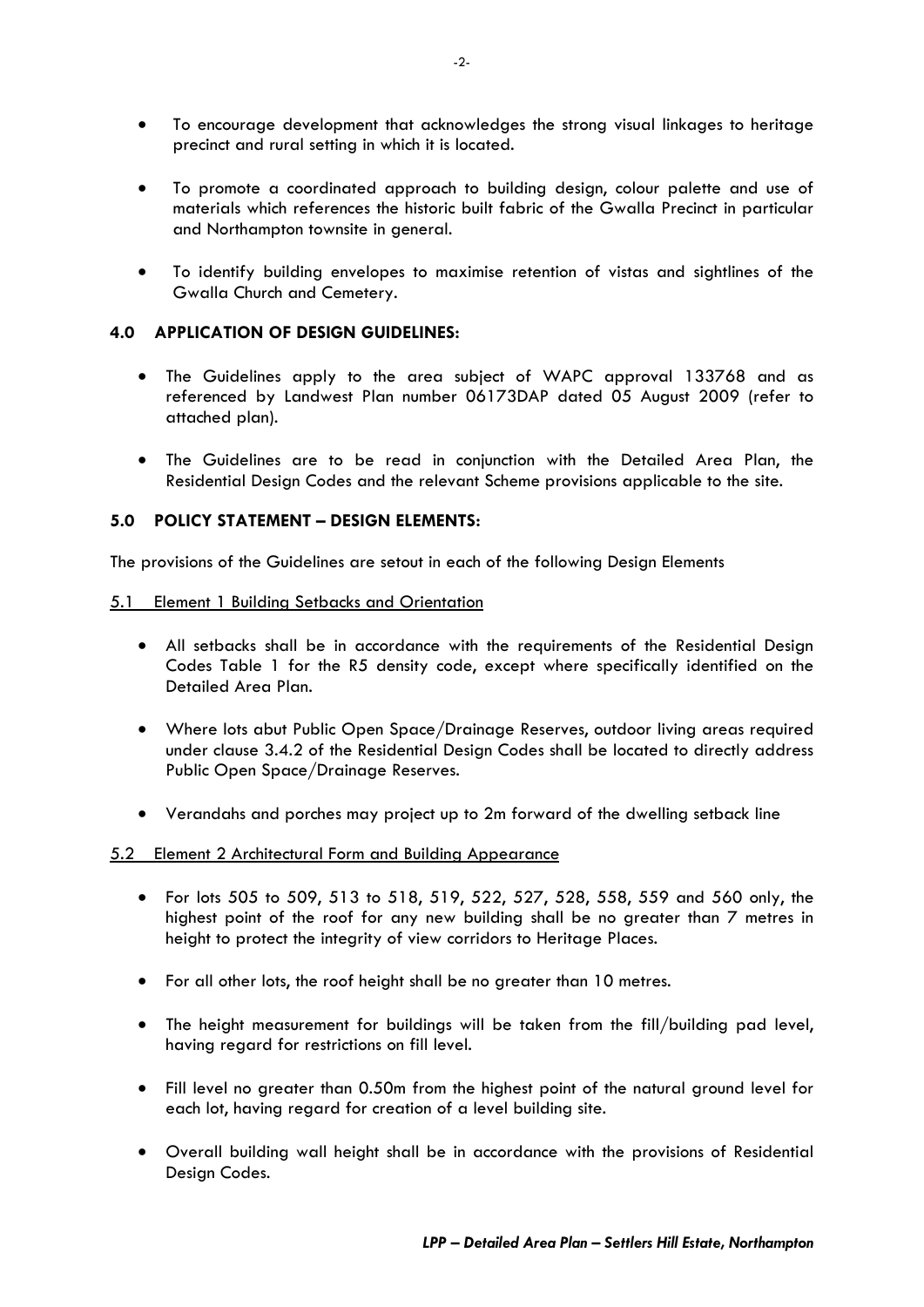- Dwelling style shall be sympathetic to and provide continuity of the historic built fabric evident in the Gwalla Precinct and Northampton generally. All development should complement and reference the original elements of established built design through the form, bulk, and density, maintenance of important views and building materials and methods.
- Roof pitch shall be between 18 and 25 degrees. A shallower pitch may be acceptable for verandas and canopies.
- All roofing should incorporate eaves with a minimum of 540mm where visible from public areas.
- Visual intrusions on roofs are not permitted where visible from public areas (e.g. satellite dishes, aerials, air-conditioner units and other appurtenances).
- Satellite dishes greater than 1m diameter, to be located on the ground, and not visible from public areas.
- Building materials for external areas visible from public areas shall complement and reference historic built fabric evident in the Gwalla Precinct and Northampton generally.
- The use of zincalume in dwelling construction is not permitted.

### 5.3 Element 3 Colour Palette

- The colours used in all residential development (including external walls, roof and fixtures and outbuildings) will have regard for the following criteria –
	- Colours used in existing development in the Gwalla Precinct.
	- Colours selected from heritage ranges.
	- Colours which take their inspiration from local natural elements.
	- The colour palette should exclude bright finishes that make new buildings more visually prominent; darker colours are preferred. Light pastel tones may be acceptable if used judiciously.
	- The use of natural materials such as stone, earth-toned brickwork, terracotta roof tiles is encouraged. Glass and steel should be used judiciously and not over-emphasised.
	- The colour palette and all materials selected should be non-reflective in nature.

#### 5.4 Element 4 Outbuildings and sheds

- All outbuildings and sheds shall be similar in appearance to the main dwelling, in regards to colour and roof pitch.
- The use of zincalume in outbuilding construction is not permitted.
- All outbuilding and shed walls shall be limited to 3500mm in height
- The total aggregate area of all stand alone outbuildings must not exceed 100m<sup>2</sup>.